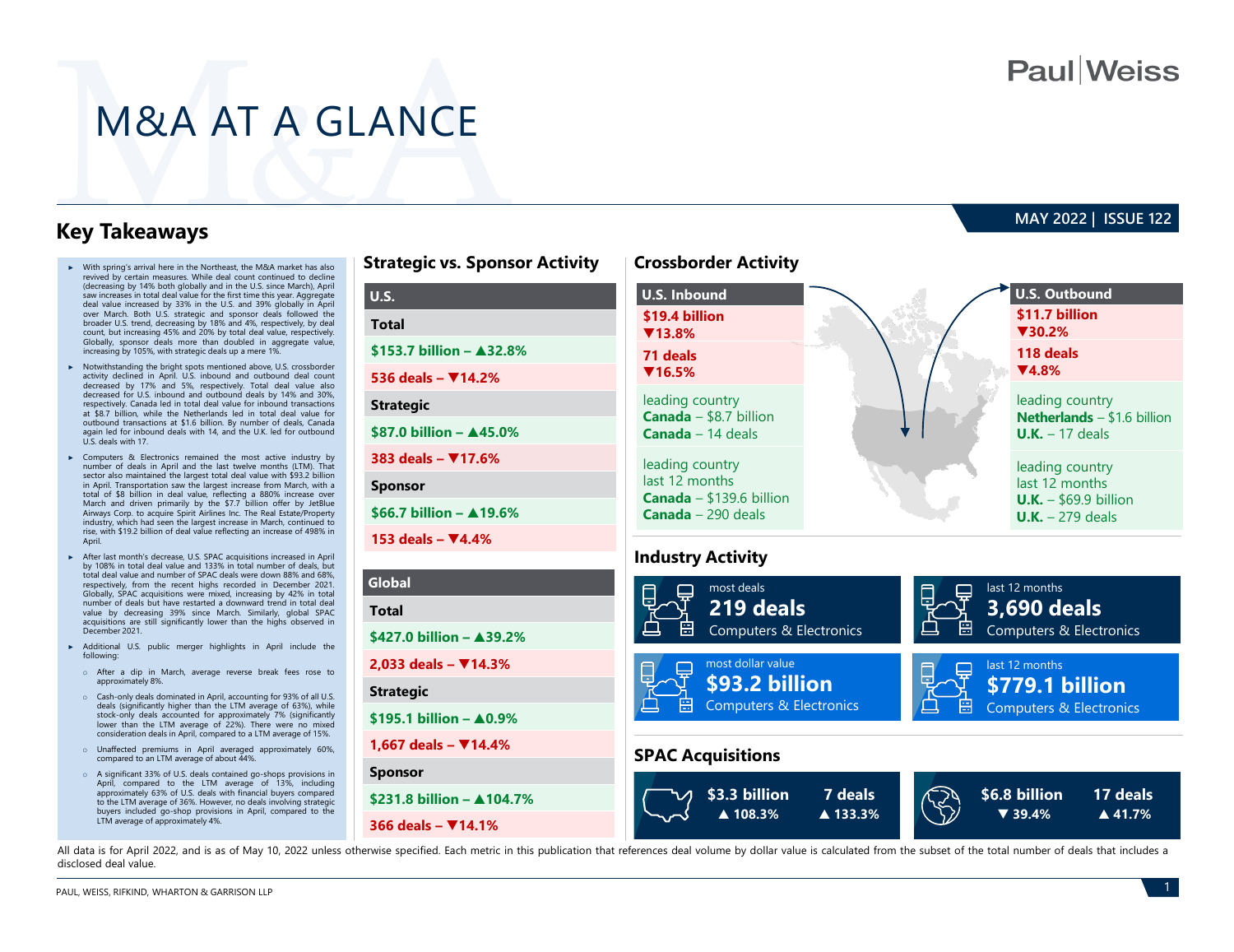# **Paul** Weiss

### M&A at a Glance





#### **Most Active U.S. Target Industries1**

PAUL, WEISS, RIFKIND, WHARTON & GARRISON LLP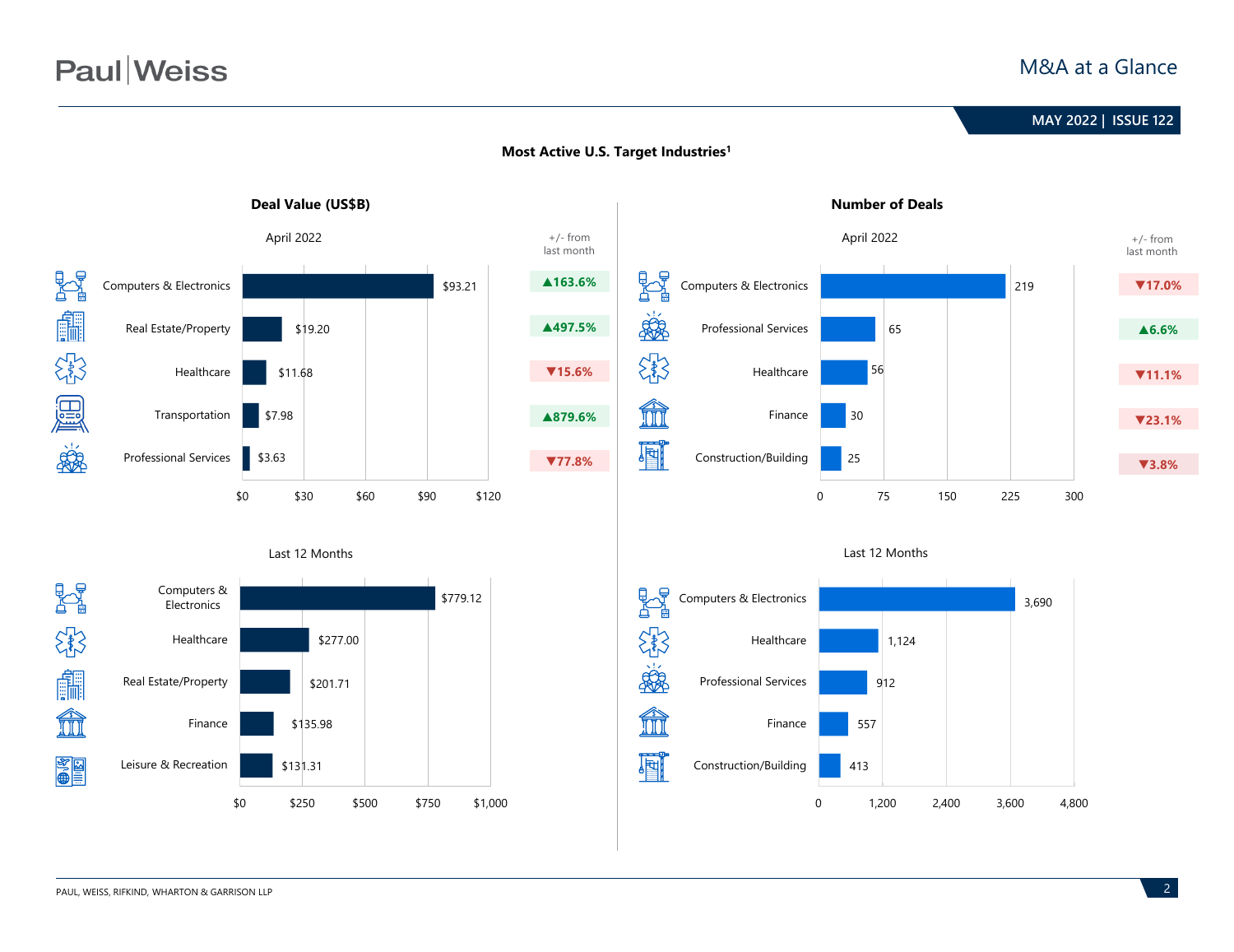# **Paul** Weiss

### M&A at a Glance





**Average Break Fees as % of Equity Value2**

|                                  | <b>April 2022</b> | <b>Last 12 Months</b> |
|----------------------------------|-------------------|-----------------------|
| Target Break Fee for All Mergers | 3.6               | 3.6                   |

|                                                                          | <b>April 2022</b> | <b>Last 12 Months</b> |
|--------------------------------------------------------------------------|-------------------|-----------------------|
| Reverse Break Fee for All Mergers <sup>5</sup>                           | 7.6               | 6.4                   |
| Reverse Break Fee for Mergers Involving Financial<br>Buyers <sup>6</sup> | 8.0               | 7.9                   |
| Reverse Break Fee for Mergers Involving Strategic<br>Buvers'             | 5.8               | 5.2                   |

#### **Average Break Fees as % of Equity Value3,4 U.S. Public Merger Go-Shop Provisions4**

|                                                                                                     | <b>April 2022</b> | <b>Last 12 Months</b> |
|-----------------------------------------------------------------------------------------------------|-------------------|-----------------------|
| % of Mergers with Go-Shops                                                                          | 33.3              | 12.8                  |
| % of Mergers Involving Financial Buyers with Go-<br>Shops <sup>8</sup>                              | 62.5              | 36.0                  |
| % of Mergers Involving Strategic Buyers with Go-<br>Shops <sup>9</sup>                              | N/A               | 3.8                   |
| Avg. Go-Shop Window (in Days) for All Mergers<br>with Go-Shops <sup>10</sup>                        | 33.2              | 34.8                  |
| Avg. Go-Shop Window (in Days) for Mergers<br>Involving Financial Buyers with Go-Shops <sup>11</sup> | 33.2              | 34.8                  |
| Avg. Go-Shop Window (in Days) for Mergers<br>Involving Strategic Buyers with Go-Shops <sup>12</sup> | N/A               | 35.0                  |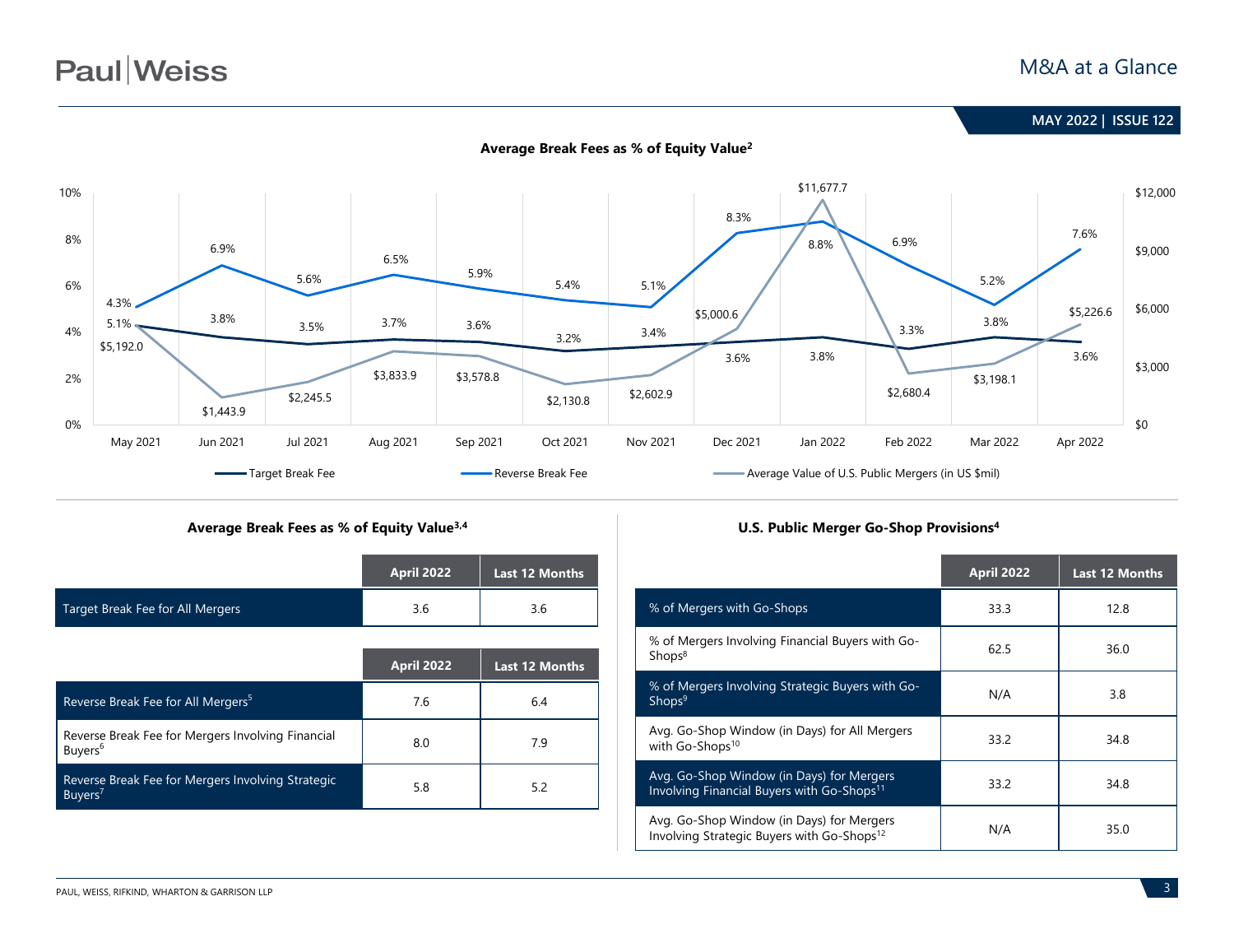

**Tender Offers as % of U.S. Public Mergers Unaffected Premium %14,15**

| <b>April 2022</b> | 26.7 |
|-------------------|------|
| Last 12 Months    | 14.4 |

#### **Hostile/Unsolicited Offers as % of U.S. Public Mergers14**

| April 2022     | 17.6 |
|----------------|------|
| Last 12 Months | 15.0 |

| April 2022     | 59.8 |
|----------------|------|
| Last 12 Months | 44.1 |

#### **Total Target Adviser Fee(s) as % of Equity Value**

| April 2022     | . |
|----------------|---|
| Last 12 Months |   |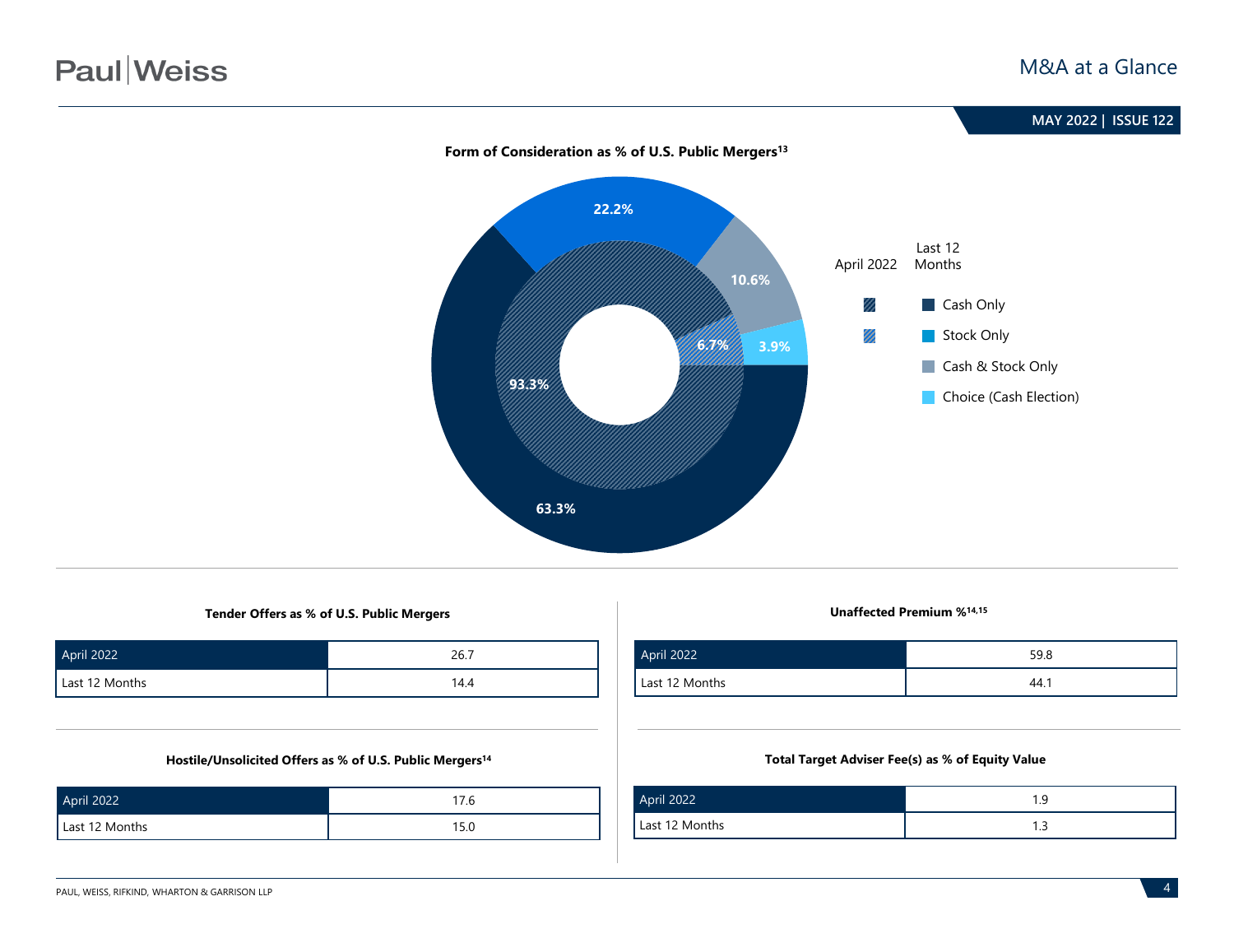

#### **Top 5 Countries of Origin for Inbound U.S. Crossborder Transactions**



**Top 5 Countries of Destination for Outbound U.S. Crossborder Transactions**



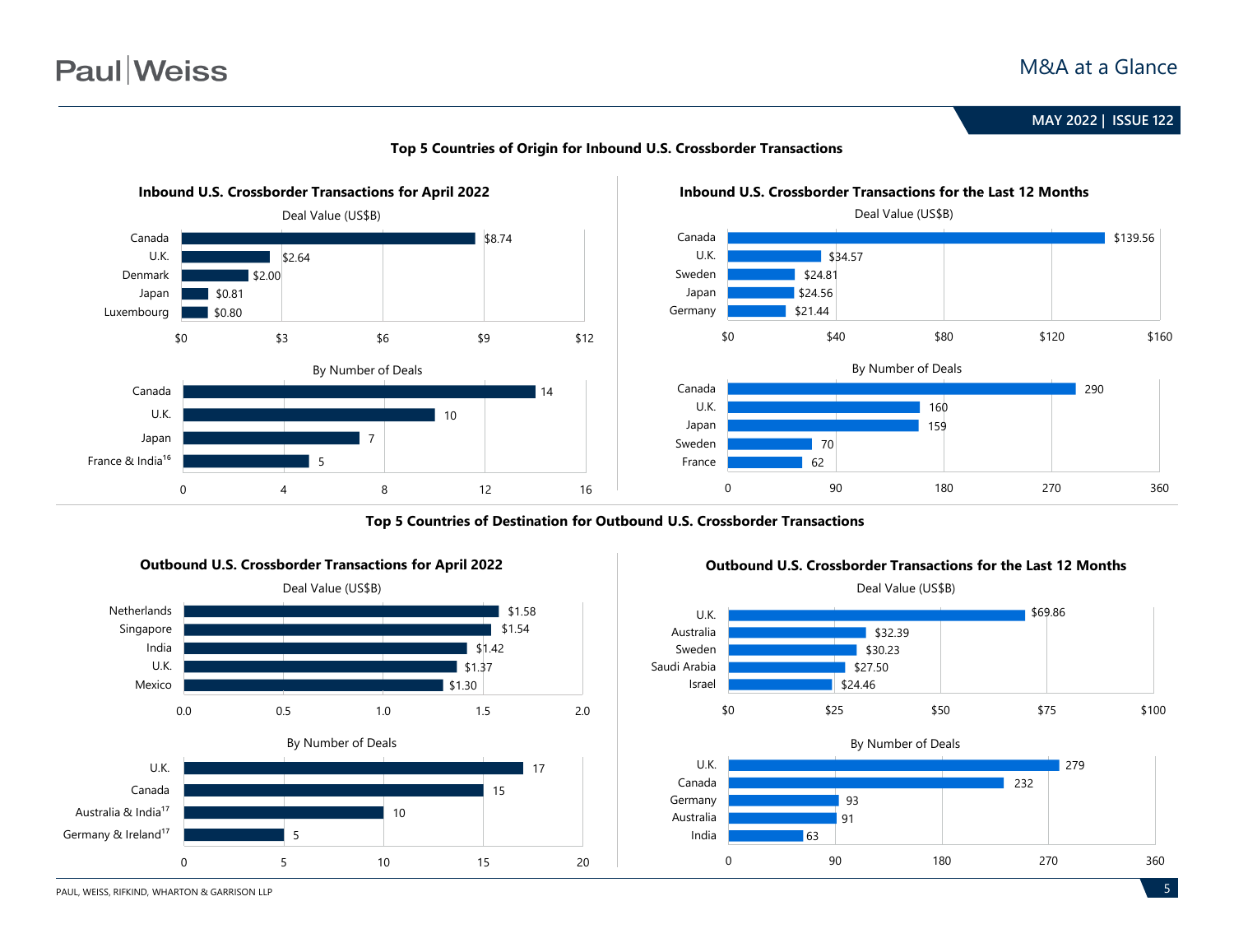# Appendix: M&A Activity – 12 Month Trends



**U.S. Deal Value (US\$B)**



**Global Deal Value (US\$B)**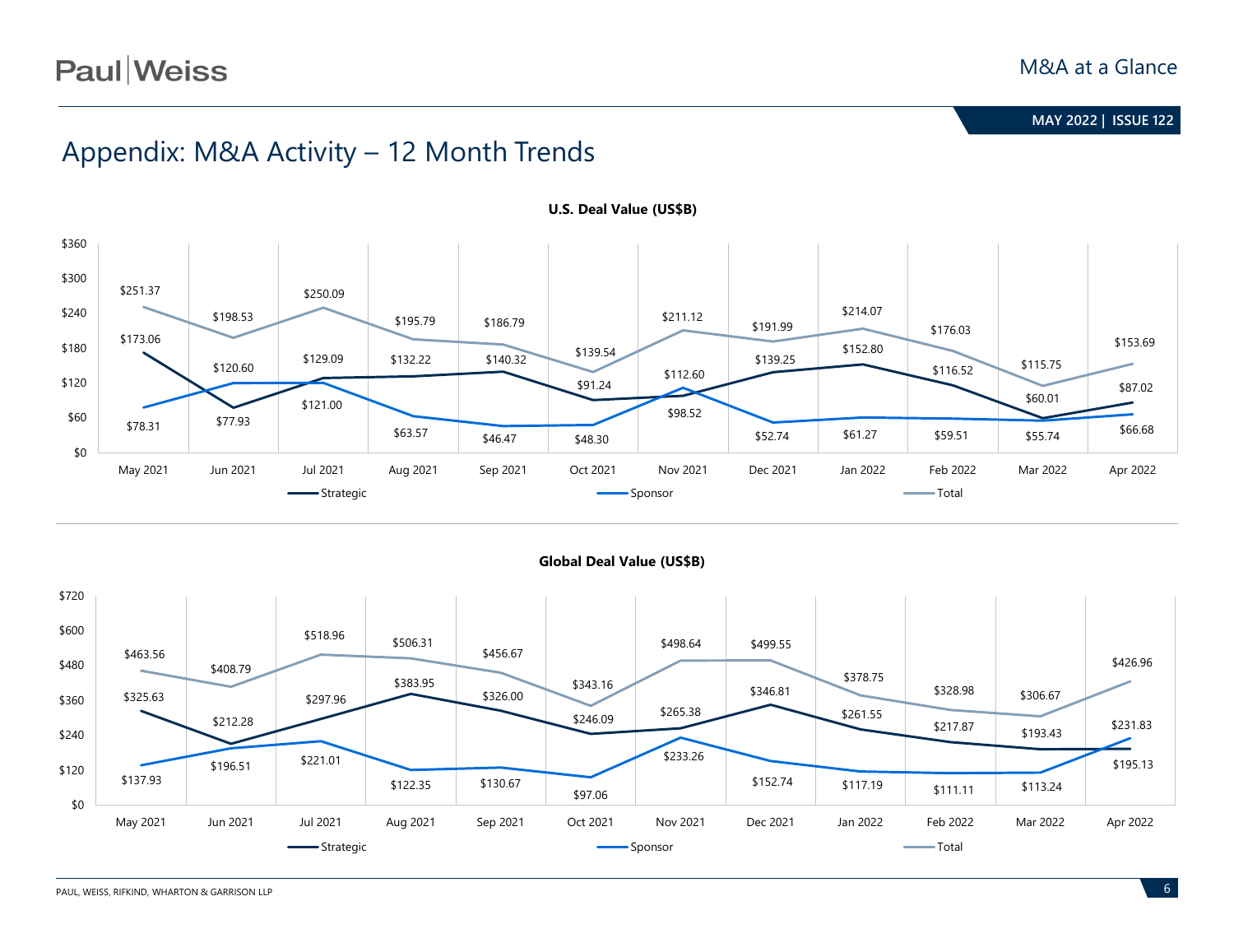

**U.S. Number of Deals**



#### **Global Number of Deals**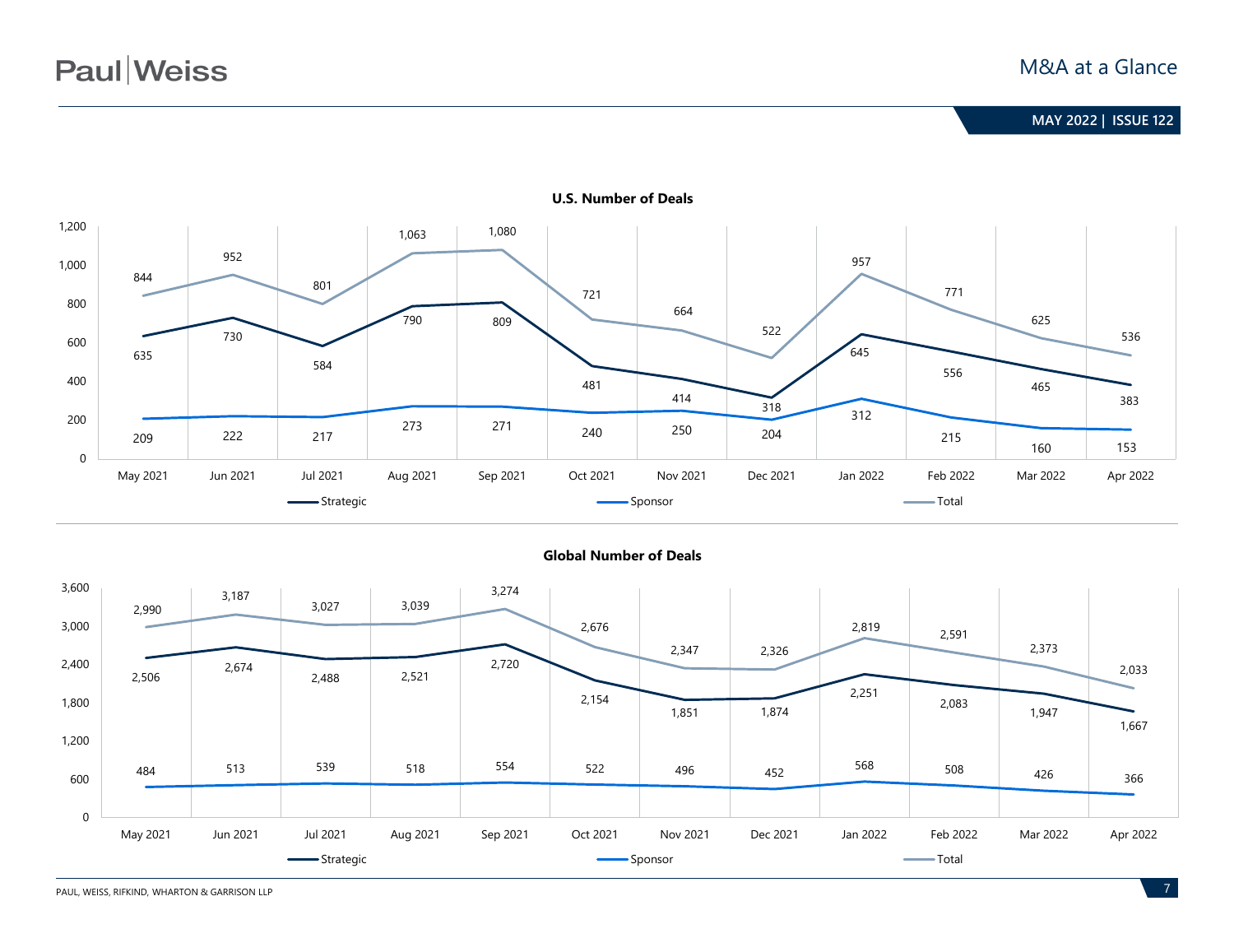

**Inbound U.S. Crossborder Transactions**





PAUL, WEISS, RIFKIND, WHARTON & GARRISON LLP **8**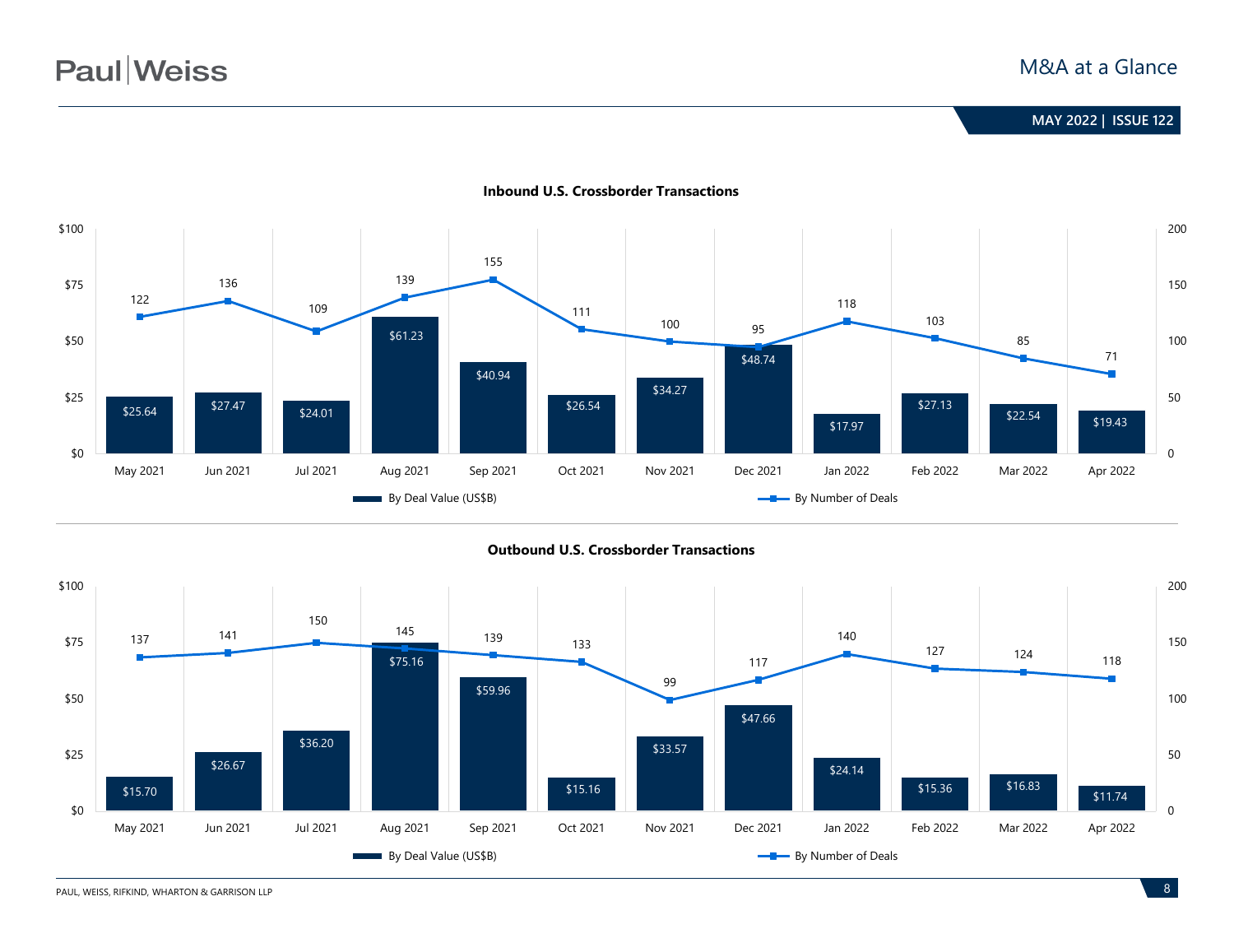# **Paul** Weiss

### M&A at a Glance

# **June 2020 | ISSUE 99 MAY 2022 | ISSUE 122**



PAUL, WEISS, RIFKIND, WHARTON & GARRISON LLP **9**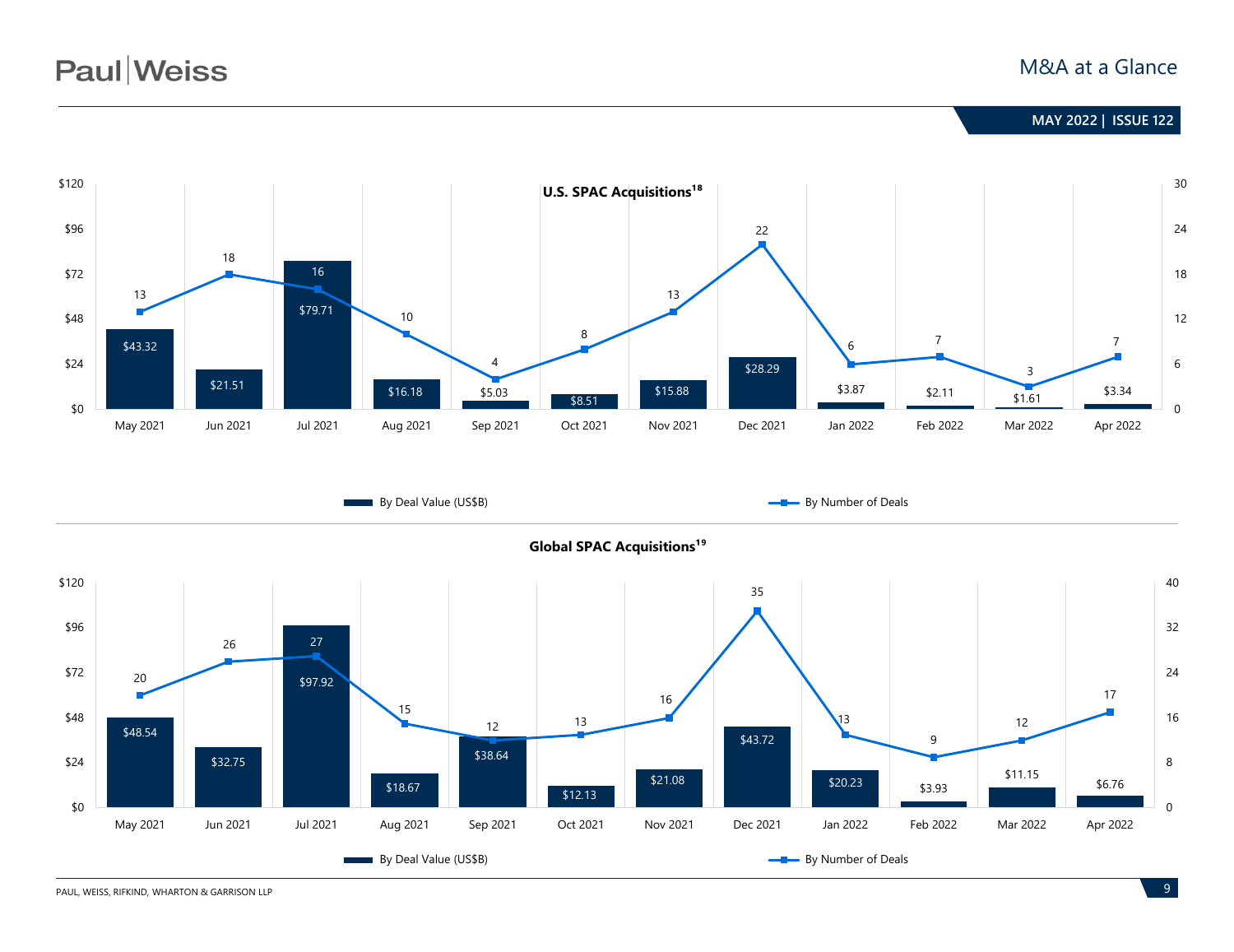

#### **Global Crossborder Transactions**

# Endnotes

- 1. Industries categories are determined and named by Cortex.
- 2. Based on the highest target break fees and reverse break fees payable in a particular deal.
- 3. There were 15 transactions in April 2022.
- 4. Financial and strategic categories are determined by Deal Point Data.
- 5. 10 transactions in April 2022 had a reverse break fee.
- 6. Eight transactions in April 2022 involving a financial buyer had a reverse break fee.
- 7. Two transactions in April 2022 involving a strategic buyer had a reverse break fee.
- 8. Eight transactions in April 2022 involved a financial buyer.
- 9. Seven transactions in April 2022 involved a strategic buyer.
- 10. Five transactions in April 2022 had a go-shop provision.
- 11. Five transactions in April 2022 involving a financial buyer had a go-shop provision.
- 12. Zero transactions in April 2022 involving a strategic buyer had a go-shop provision.
- 13. Due to rounding, percentages may not add up to 100%.
- 14. This data includes both announced transactions for which a definitive merger agreement was reached and filed and those for which a definitive merger agreement was never reached and filed (including withdrawn transactions).
- 15. Unaffected Premium % indicates the difference between the current price per share offered as consideration in the transaction and the "unaffected price", reflected as a percentage. The "unaffected price" is the target's closing stock price on the date that is one calendar day prior to the first public disclosure regarding a potential deal involving the target and on which the target's stock price was unaffected by the news of the deal.
- 16. In April 2022, each of France and India was the country of origin for five transactions.
- 17. Each of Australia and India was the country of destination for 10 transactions, and each of Germany and Ireland was the country of destination for five transactions in April 2022.
- 18. This data reflects U.S. targets that have been acquired by a SPAC of any nationality.
- 19. This data reflects both U.S. and non-U.S. targets that have been acquired by a SPAC of any nationality.

The charts on p. 1–2 and 5–10 were compiled using Cortex, and are for the broader M&A market, including public and private transactions of any value. Deal volume by dollar value and average value of deals are calculated fr the subset of deals that include a disclosed deal value. The charts on p. 3–4 were compiled using Deal Point Data, and include acquisitions seeking majority or higher control of U.S. targets valued at \$100 million or higher announced during the period indicated and for which a definitive merger agreement was reached and filed (except with respect to data regarding premiums and hostile/unsolicited offers, which is for all announced deals). "La 12 Months" data is for the period from May 2021 to April 2022 inclusive. Data obtained from Cortex and Deal Point Data has not been reviewed for accuracy by Paul, Weiss.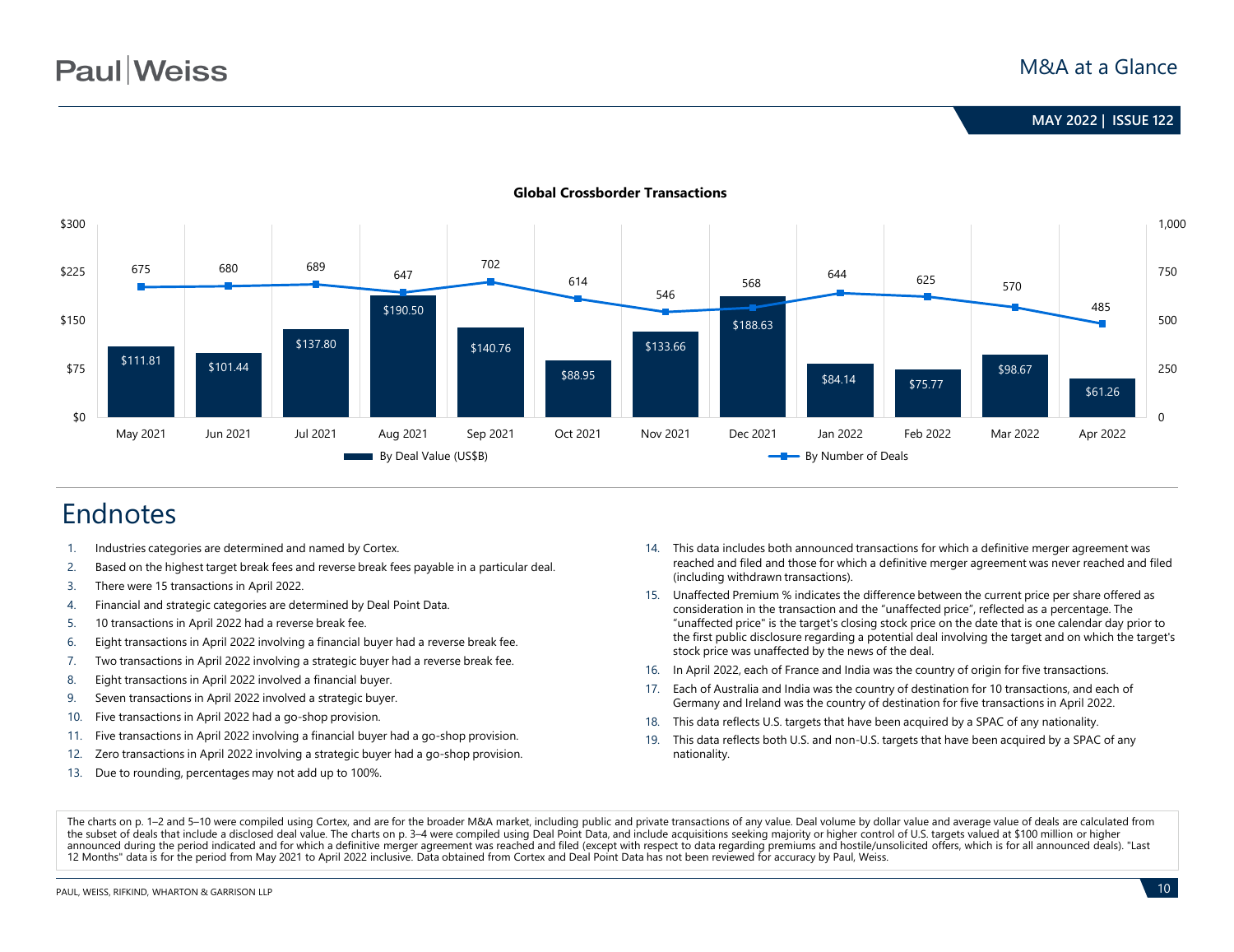# Our Mergers & Acquisitions Practice

Paul, Weiss is a leading law firm serving the largest publicly and privately held corporations and financial institutions in the United States and throughout the world. Our firm is widely recognized for achieving an unparalleled record of success for our clients, both in their bet-the-company litigations and their most critical strategic transactions. We are keenly aware of the extraordinary challenges and opportunities facing national and global economies and are committed to serving our clients' short- and long-term goals.

The Paul, Weiss M&A Group consists of approximately 40 partners and 125 counsel and associates based in New York, Washington, Wilmington, London, San Francisco, Toronto, Tokyo, Hong Kong and Beijing. The firm's Corporate Department consists of more than 75 partners and roughly 300 counsel and associates.

Our M&A Group is among the most experienced and active in the world. We represent publicly traded and privately held companies, leading private equity firms, financial advisors, and other financial institutions and investors in their most important mergers and acquisitions, joint ventures and other strategic transactions. Our expertise advising corporations and private investors in a broad range of sophisticated transactions enables us to identify new opportunities for our clients to realize value. We have particular experience in guiding clients as they engage in proxy battles, company-altering and market consolidating transactions or capital markets transactions.

#### **Strategic M&A**

Recent highlights include advising: Shopify in its \$2.1 billion acquisition of Deliverr; CDK Global in its \$8.3 billion sale to Brookfield Business Partners; General Motors Co. in its \$3.45 billion acquisition of SoftBank Vision Fund's equity ownership stake and assumption of Softbank's investment obligation in the autonomous vehicle joint venture Cruise; Chevron Corporation in its \$3.15 billion acquisition of Renewable Energy Group; Aptiv in its proposed \$4.3 billion acquisition of Wind River from TPG Capital; Rocket Companies in its \$1.275 billion acquisition of Truebill; General Electric in its reorganization through spin-offs into three separately traded public companies; Qualcomm, alongside SSW Partners, in its \$4.5 billion topping bid for Veoneer; Continental Grain Company in its joint venture with Cargill to acquire Sanderson Farms for a total equity value of \$4.53 billion; Translate Bio in its \$3.2 billion sale to Sanofi; Carrier Global Corporation in the \$3.1 billion sale of its Chubb fire and security business to APi Group Corporation; Bowlero Corp in its \$2.6 billion business combination with Isos Acquisition Corporation; the Special Committee of the Board of Directors of QAD in its \$2 billion sale to Thoma Bravo; QTS Realty Trust in its \$10 billion sale to Blackstone; MGM in its \$8.45 billion sale to Amazon; Lehigh Hanson in the \$2.3 billion sale of its U.S. West region business to Martin Marietta Material; Advance in the \$150 billion Reverse Morris Trust transaction that will combine AT&T's WarnerMedia business with Discovery; Nuance Communications in its \$19.7 billion sale to Microsoft Corp.; General Electric in the more than \$30 billion combination of its jet leasing unit GE Capital Aviation Services (GECAS) with AerCap Holdings; PRA Health Sciences in its approximately \$12 billion sale to ICON; The Goodyear Tire & Rubber Company in its \$2.5 billion acquisition of Cooper Tire & Rubber Company; Perspecta Inc. in its \$7.1 billion sale to Peraton and Veritas Capital; Cenovus Energy in its Cdn. \$23.6 billion combination with Husky Energy; The Kraft Heinz Company in the \$3.2 billion sale of its cheese business to Groupe Lactalis; Teladoc Health in its \$18.5 billion acquisition of Livongo Health; Chevron in its \$13 billion acquisition of Noble Energy; National General Holdings in its \$4 billion sale to The Allstate Corporation; The Medicines Company in its \$9.7 billion sale to Novartis; the Special Committee of the Board of Directors of Pattern Energy Group in its approximately \$6.1 billion sale to Canada Pension Plan Investment Board; the Special Committee of the Board of Directors of CBS Corp. in its merger with Viacom to form ViacomCBS, a combined company with an enterprise value of more than \$40 billion; Elanco Animal Health in its \$7.6 billion acquisition of the animal health business of Bayer AG; the Independent Directors of Avon in its \$3.7 billion sale to Natura & Co.; Trane Technologies in the \$15 billion Reverse Morris Trust spin-off and merger of its industrial business with Gardner Denver Holdings; Chevron in its proposed \$50 billion acquisition of Anadarko Petroleum; General Electric in the \$21.4 billion sale of its BioPharma business to Danaher Corporation; and IBM in its \$34 billion acquisition of Red Hat.

#### **Private Equity M&A**

Recent highlights include advising: Baring Private Equity Asia in its €6.8 billion sale to EQT; KPS Capital Partners in its \$3.45 billion acquisition of Oldcastle BuildingEnvelope from CRH; 3G Capital in its \$7.1 billion acquisition of Hunter Douglas; Global Infrastructure Partners in its \$15 billion acquisition (together with KKR) of CyrusOne; Oak Hill Advisors in its \$4.2 billion sale to T. Rowe Price Group; Neustar in its \$3.1 billion sale, by a private investment group led by Golden Gate Capital and with minority participation from GIC, to TransUnion; KPS Capital Partners in its \$1.7 billion acquisition of a controlling stake in the Primary Products Business in North America and Latin America of Tate & Lyle; KPS Capital Partners and its portfolio company DexKo Global in the \$3.4 billion sale of DexKo to Brookfield Business Partners; funds managed by affiliates of Apollo Global Management in their \$5 billion acquisition of Verizon Media; Univision Holdings in its \$4.8 billion combination with the content and media assets of Grupo Televisa, S.A.B.; Apollo Global Management in its \$11 billion merger with Athene; KPS Capital Partners in its \$2.7 billion acquisition of the EMEA food, aerosol and promotional packaging business from Crown Holding; Inspire Brands in its \$11.3 billion acquisition of Dunkin' Brands Group; an affiliate of Roark Capital Group in its approximately \$1.5 billion acquisition of the ServiceMaster Brands businesses of ServiceMaster Global Holdings; affiliates of Roark Capital in its \$200 million investment in The Cheesecake Factory; General Atlantic, as lead investor in a consortium, in its \$8.7 billion acquisition of 58.com; funds managed by affiliates of Apollo Global Management in their \$2.7 billion acquisition of Shutterfly; and KPS Capital Partners in its \$1.8 billion acquisition of Howden from Colfax.